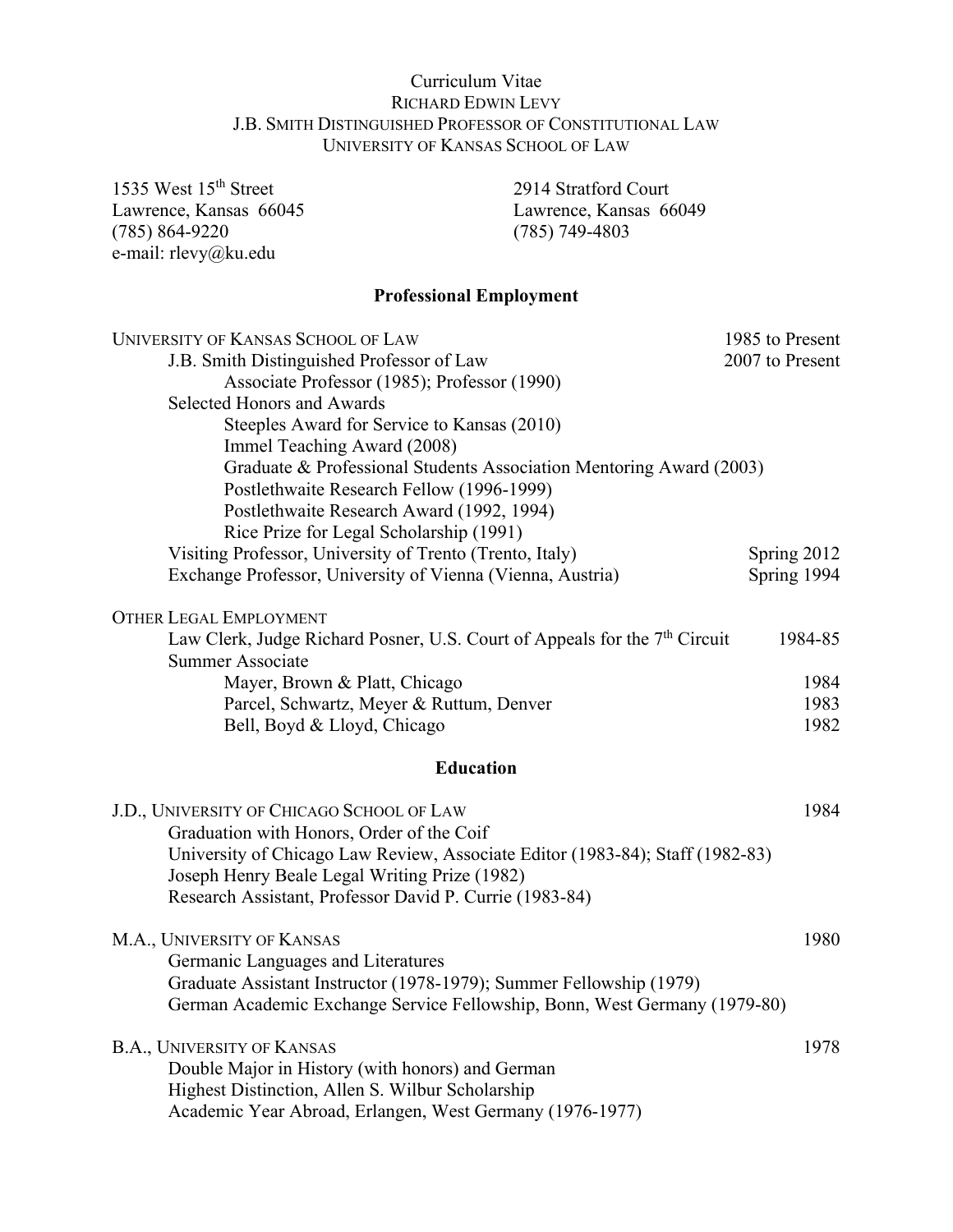#### **Publications**

#### **Books**

- ADMINISTRATIVE LAW: AGENCY ACTION IN LEGAL CONTEXT (with Robert L. Glicksman) (Foundation Press, 3rd Ed. 2020)
- ADMINISTRATIVE LAW: AGENCY ACTION IN LEGAL CONTEXT (with Robert L. Glicksman) (Foundation Press, 2nd Ed. 2014)
- STATUTORY ANALYSIS IN THE REGULATORY STATE (with Robert L. Glicksman) (Foundation Press 2014)
- ADMINISTRATIVE LAW: AGENCY ACTION IN LEGAL CONTEXT (with Robert L. Glicksman) (Foundation Press, 2010)
- THE POWER TO LEGISLATE: A REFERENCE GUIDE TO THE U.S. CONSTITUTION (Praeger/Greenwood Press, 2006)

EXPERIENCING CONSTITUTIONAL LAW: USING DOCTRINE AND SKILLS IN PROFESSIONAL CONTEXT (forthcoming, under contract with West Publishing)

### **Articles and Book Chapters**

- *Restoring ALJ Independence*, 105 Minn. Lev. \_\_\_ (2020) (forthcoming) (with Robert L. Glicksman)
- *Constitutional Rights in Kansas After* Hodes & Nauser, 68 Kan L. Rev. 743 (2020)
- *Presidential Power in the Obama and Trump Administrations*, 87 KBA JOURNAL 46 (2018)
- *The War of Judicial Independence: Letters from the Kansas Front*, 65 Kan. L. Rev. 725 (2017)
- *Postracial Remedies*, 50 Mich. J. L. Ref. 387 (2016) (with Derrick Darby), *reprinted in* 33 CIVIL RIGHTS LITIGATION AND ATTORNEYS FEES ANNUAL HANDBOOK 763 (Steven Saltzman ed. 2017).
- *The Nonpartisanship Principle*, 25 Kansas J. L. & Pub. Pol'y 377 (2016)
- *The Law and Economics of Supranationalism: The European Union and the Subsidiarity Principle in Collective Action Perspective*, 43 Eur. J. L. & Econ., 441 (2015)
- *Federalism and Polarization in the United States*, THE IMPACT OF THE FINANCIAL CRISIS ON CENTRALIZATION AND DECENTRALIZATION IN THE ADVANCED NATIONS, (Toru Yamada ed., forthcoming 2015) (translated into Japanese by Naoka Shibata), conference paper available at [http://www.kanagawa-u.ac.jp/att/10505\\_02342\\_010.pdf](http://www.kanagawa-u.ac.jp/att/10505_02342_010.pdf)
- *The "Tweet" Hereafter: Social Media and the Free Speech Rights of Kansas Public University Employees*, 24 Kansas J. L. & Pub. Pol'y 78 (2014)
- TRENDS IN DECENTALIZATION REFORM IN THE ADVANCED NATIONS -- JAPAN, USA, ITALY, GERMANY, AND KOREA, at 15-43 (Toru Yamada ed. 2012) (translated into Japanese by Naoka *Recent Developments in Federal State, and Local Power in the United States*, in RECENT Shibata)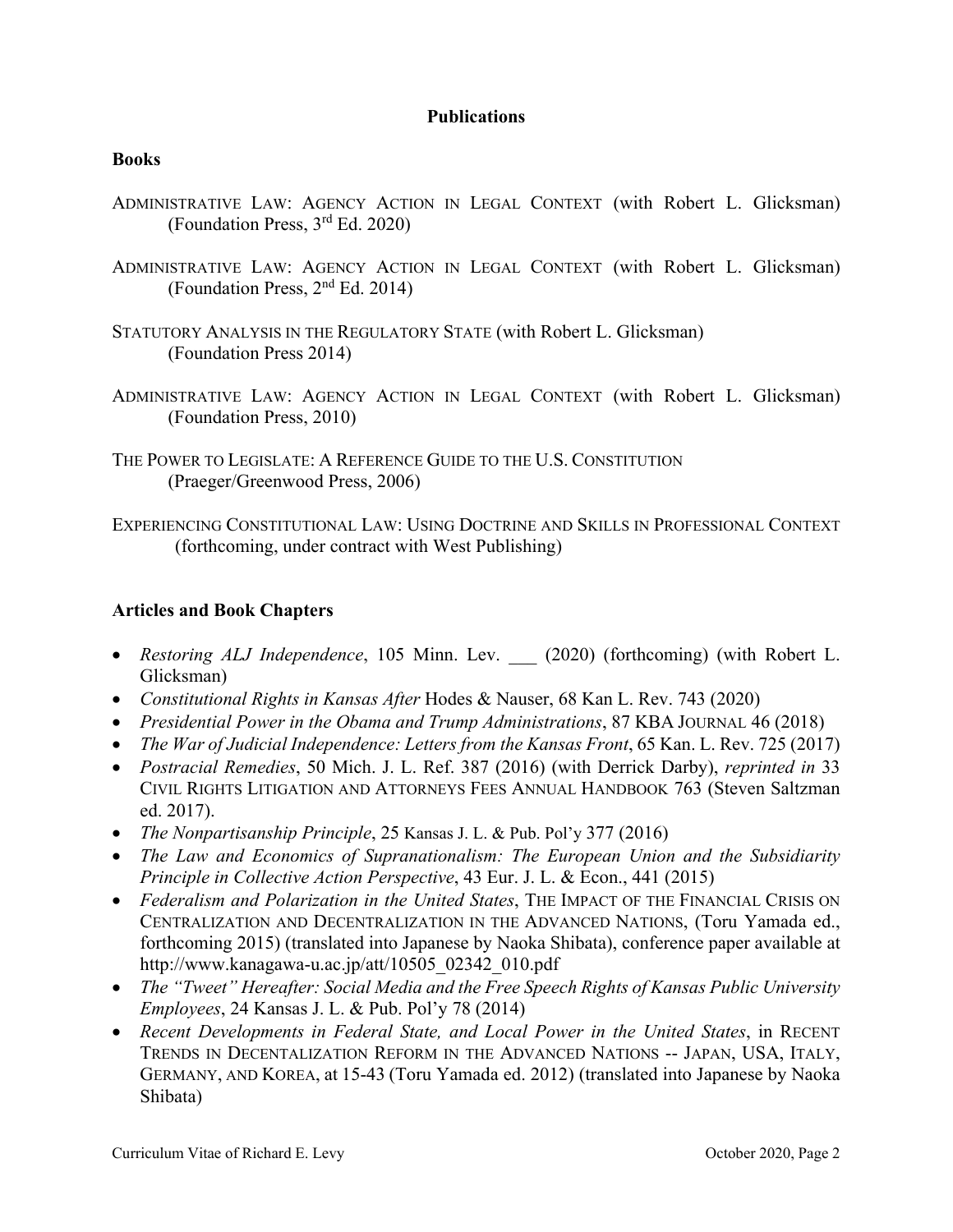## **Articles and Book Chapters** (Continued)

- *Slaying the Inequality Villain in School Finance: Is the Right to Education the Silver Bullet?*, 20 Kan. J. L & Pub. Pol'y 351 (2011) (with Derrick Darby).
- *Agency-Specific Precedents*, 89 Texas L. Rev. 499 (2011) (with Robert L. Glicksman)
- *An Introduction to Federal, State, and Local Power in the United States* (in Japanese), 43 (No. 2) Kanagawa L. Rev. 75 (2010) (translated into Japanese by Naoka Shibata), also published in 2010 Annual Report of the Institute for Legal Studies, Kanagawa University
- *Political Process and Individual Fairness Rationales in the U.S. Supreme Court's Suspect Classification Jurisprudence*, 50 Washburn L. Rev. 33 (2010)
- *Access to Courts and Preemption of State Remedies in Collective Action Perspective*, 59 Case Western L. Rev. 1 (2009) (with Robert L. Glicksman)
- *A Collective Action Perspective on Ceiling Preemption By Federal Environmental Regulation: The Case of Global Climate Change*, 102 N.W.L. Rev. 579 (2008) (with Robert L. Glicksman)
- *Gunfight at the K-12 Corral: Legislative vs. Judicial Power in the Kansas School Finance Litigation*, 54 Kan. L. Rev. 1021 (2006)
- *Government Benefits and the Rule of Law: Toward a Standards-Based Theory of Judicial Review*, 58 Admin. L. Rev. 499 (2006) (with Sidney A. Shapiro)
- *Government Benefits and the Rule of Law: Toward a Standards-Based Theory of Due Process*, 57 Admin. L. Rev. 107 (2005) (with Sidney A. Shapiro)
- *Of Two Minds: Charitable and Social Insurance Models in the Veterans Benefit System*, 13 Kans. J. Law & Pub. Pol'y 303 (2004)
- *Administrative Procedure and the Decline of the Trial*, 51 Kan. L. Rev. 473 (2003) (with Sidney A. Shapiro)
- *Die Europäische Union aus der Perspektive Kollectiven Handelns*, in EUROPÄISCHE INTEGRATION UND ERWEITERUNG: EINE HERAUSFORDERUNG FÜR DIE WISSENSCHAFTEN, at 279 (2001)
- *Paradoxical Parallels in the American and German Abortion Decisions*, 9 Tul. J. Int'l & Comp. L. 109 (2001) (with Alexander Somek)
- *Federalism: The Next Generation*, 33 Loyola (L.A.) L. Rev. 1629 (2000)
- *Defining Express Advocacy for Purposes of Campaign Finance Reporting and Disclosure Laws*, 8 Kans. J. Law & Pub. Pol'y 90 (Spring 1999)
- *The Constitutional Parameters of Campaign Finance Reform*, 8 Kans. J. Law & Pub. Pol'y 43 (Winter 1999)
- *Federalism and Collective Action*, 45 Kan. L. Rev. 1241-1274 (1997)
- *Judicial Incentives and Indeterminacy in Substantive Review of Administrative Decisions*, 44 Duke L.J. 1051 (1995) (with Sidney A. Shapiro)
- *An Unwelcome Stranger: Congressional Individual Rights Power and Federalism*, 44 Kan. L. Rev. 61 (1995)
- *Escaping* Lochner's *Shadow: Toward a Coherent Jurisprudence of Economic Rights*, 73 N.C.L. Rev. 329 (1995)
- *Written Testimony of Richard E. Levy Before the House Agriculture Committee, State of Kansas*, 42 Kan. L. Rev. 265 (1994) (annotated testimony on federal court decision declaring means of selecting State Board of Agriculture unconstitutional)
- *New York v. United States: An Essay on the Uses and Misuses of Precedent, History, and Policy in Determining the Scope of Federal Power*, 41 Kan. L. Rev. 493 (1993)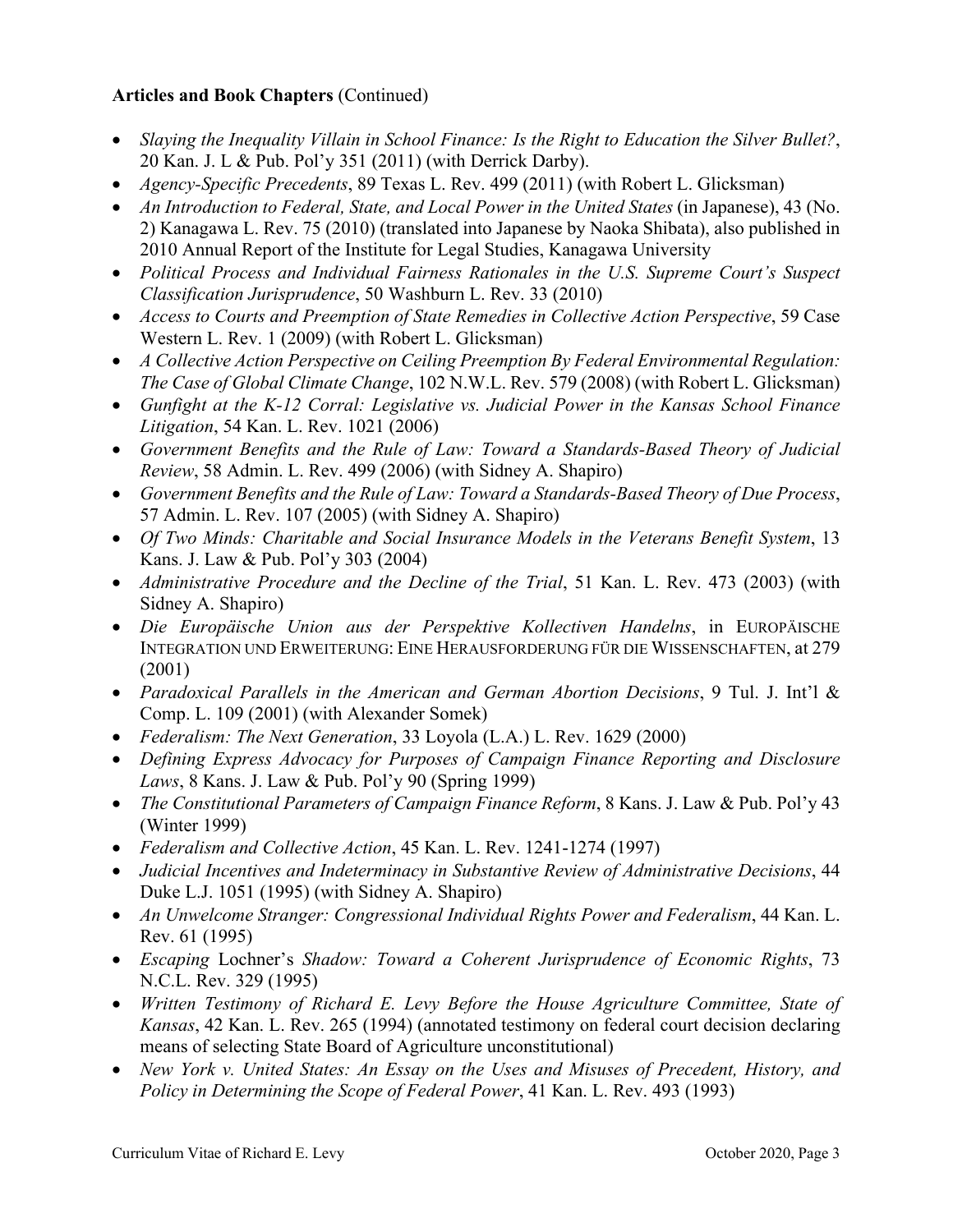## **Articles and Book Chapters** (Continued)

- *Social Security Claimants with Developmental Disabilities: Problems of Policy and Practice*, 39 Kan. L. Rev. 529 (1991)
- Report, *Social Security Disability Determinations: Recommendations for Reform*, prepared for the Federal Courts Study Committee, *reprinted in* 1990 B.Y.U.L. Rev. 461
- *Judicial Activism and Restraint in the Supreme Court's Environmental Law Decisions*, 42 Vand. L. Rev. 343 (1989) (with Robert L. Glicksman)
- *International Law and the Chernobyl Nuclear Accident: Reflections on an Important but Imperfect System*, 36 Kan. L. Rev. 81 (1987), *reprinted in* 1989 Land Use and Environment Law Review 617
- *Heightened Scrutiny of the Fourth Branch: Separation of Powers and the Requirement of Adequate Reasons for Agency Decisions*, 1987 Duke L.J. 387 (with Sidney A. Shapiro)
- Comment, *Federal Preemption, Removal Jurisdiction and the Well Pleaded Complaint Rule*, 51 U. Chi. L. Rev. 634 (1984)

## **Shorter Works**

- *Constitutional Law*, 2019 KANSAS ANNUAL SURVEY 72 (book chapter)
- *Constitutional Law*, 2018 KANSAS ANNUAL SURVEY 75 (book chapter)
- *Constitutional Law*, 2017 KANSAS ANNUAL SURVEY 75 (book chapter)
- *Constitutional Law*, 2016 KANSAS ANNUAL SURVEY 75 (book chapter)
- *Constitutional Law*, 2015 KANSAS ANNUAL SURVEY 79 (book chapter)
- *Constitutional Law,* 2014 KANSAS ANNUAL SURVEY 117 (book chapter)
- *Constitutional Law,* 2013 KANSAS ANNUAL SURVEY 121 (book chapter)
- *Constitutional Law,* 2012 KANSAS ANNUAL SURVEY 121 (book chapter)
- *Constitutional Law*, 2011 KANSAS ANNUAL SURVEY 105 (book chapter)
- *Constitutional Law*, 2010 KANSAS ANNUAL SURVEY 111 (book chapter)
- *Constitutional Law*, 2009 KANSAS ANNUAL SURVEY 95 (book chapter)
- *Introduction: Watch Your Language! The Kansas Law Review Survey of Official-English and English-Only Laws and Policies*, 57 Kan L. Rev. 669 (2009)
- *The Tie That Binds: Some Thoughts about the Rule of Law, Law and Economics, Collective Action Theory, Reciprocity, and the Heisenberg Principle*, 56 Kan. L. Rev. 901 (2008) (Inaugural Lecture for J.B. Smith Chair)
- *Constitutional Law*, 2008 KANSAS ANNUAL SURVEY 93 (book chapter)
- *Constitutional Law*, 2007 KANSAS ANNUAL SURVEY 117 (book chapter)
- *Constitutional Law*, 2006 KANSAS ANNUAL SURVEY 101 (book chapter)
- *Constitutional Law*, 2005 KANSAS ANNUAL SURVEY 103 (book chapter)
- *A Standards-Based Theory of Due Process*, 30 Administrative & Regulatory Law News 2 (Spring 2005) (with Sidney A. Shapiro)
- *Constitutional Law*, 2004 KANSAS ANNUAL SURVEY 97 (book chapter)
- *Constitutional Law*, 2003 KANSAS ANNUAL SURVEY 87 (book chapter)
- *Constitutional Law*, 2002 KANSAS ANNUAL SURVEY 67 (book chapter)
- *Using Legislative History as a Tool of Statutory Construction in Kansas,* 71 KBA J. 35 (May 2002) (with Robert Mead)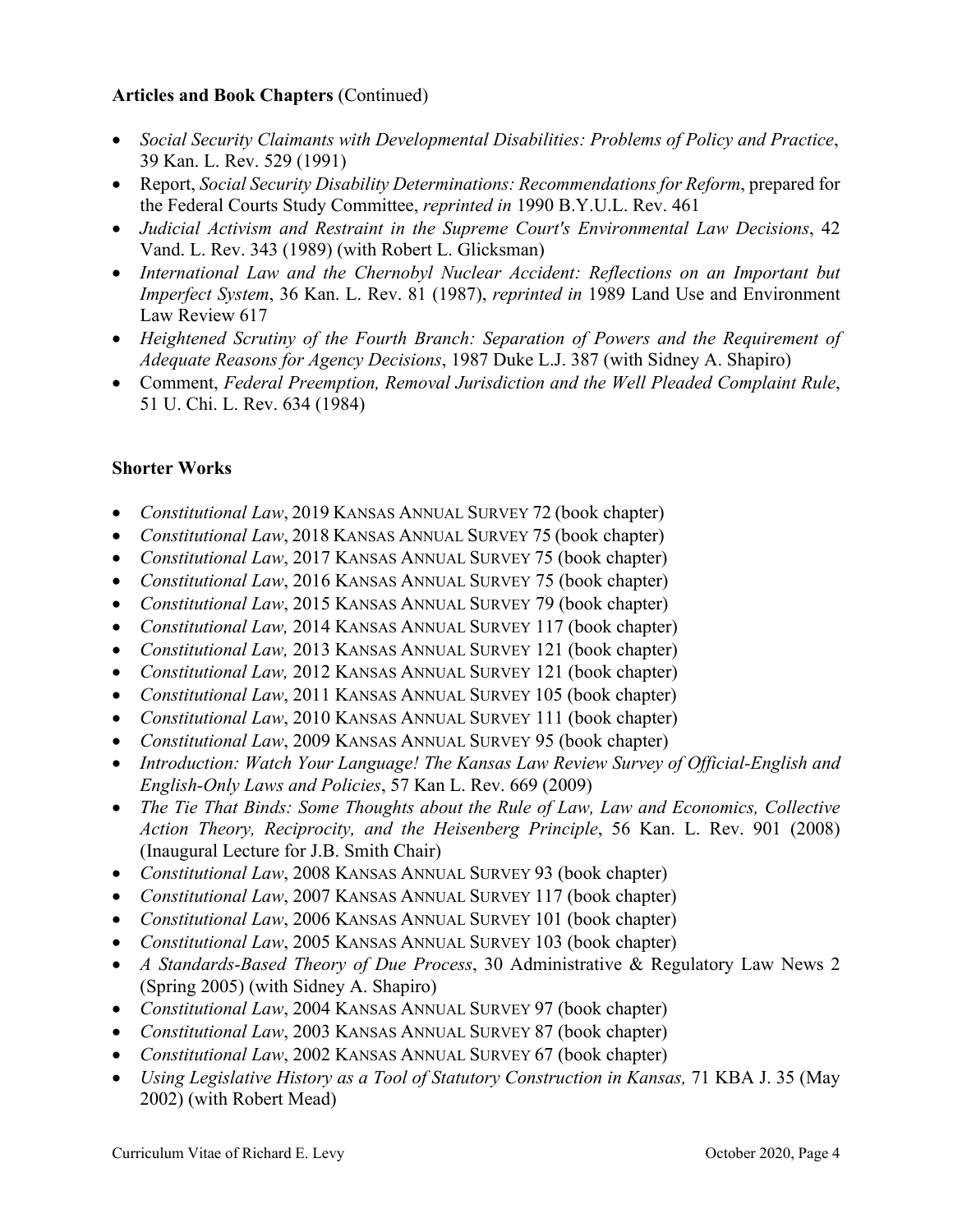## **Shorter Works** (Continued)

- *Constitutional Law*, 2001 KANSAS ANNUAL SURVEY 73 (book chapter)
- Statutory Interpretation and Constitutional Delegation in American Trucking, 69 USLW 2603 (April 10, 2001) (with Robert L. Glicksman)
- *Constitutional Law*, 2000 KANSAS ANNUAL SURVEY 77 (book chapter)
- *Constitutional Law*, 1999 KANSAS ANNUAL SURVEY 83 (book chapter)
- *Opposing Counsel*, 47 Kan. L. Rev. 583 (1999)
- *Constitutional Law*, 1998 KANSAS ANNUAL SURVEY 75 (book chapter with Stephen R. McAllister)
- *Defining the Roles of the National and State Governments in the American Federal System: A Symposium*, 45 Kan. L. Rev. 971 (1997) (with Stephen R. McAllister)
- *Constitutional Law*, 1997 KANSAS ANNUAL SURVEY 81-97 (book chapter with Stephen R. McAllister)
- *Dueling Values: Competing Constitutional Rights Claims in Pinette*, 5 Kans. J. Law & Pub. Pol'y 43 (1996)
- *Constitutional Law*, 1996 KANSAS ANNUAL SURVEY 63 (book chapter with Stephen R. McAllister)
- *Constitutional Law*, 1995 KANSAS ANNUAL SURVEY 77 (book chapter with Stephen R. McAllister)
- *Constitutional Law*, 1994 KANSAS ANNUAL SURVEY 69 (book chapter with Stephen R. McAllister)
- *Constitutional Law*, 1993 KANSAS ANNUAL SURVEY 63 (book chapter)
- *Constitutional Law*, 1992 KANSAS ANNUAL SURVEY 55 (book chapter with Thomas Stacy)
- *Domestic Environmental Policy*, 1 Kans. J. Law & Pub. Pol' 65 (1991)
- *Constitutional Law*, 1991 KANSAS ANNUAL SURVEY 41 (book chapter with Thomas Stacy)
- *Constitutional Law*, 1990 KANSAS ANNUAL SURVEY 33 (book chapter with Thomas Stacy)

# **Presentations and Lectures**

# **Selected Scholarly Papers and Colloquia**

- Webinar, The Central Panel Model, in Symposium on Federal Agency Adjudication, Panel 4: Alternatives to Traditional Agency Adjudication (August 2020) (co-sponsored by the Administrative Conference of the United States, Center for Progressive Reform, and George Mason University's C. Boyden Gray Center for the Study of the Administrative State), available at <https://www.acus.gov/meetings-and-events/event/symposium-federal-agency>adjudication.
- Postracial Remedies (with Derrick Darby);, University of Michigan Journal of Law Reform, University of Michigan School of Law (February 2017) University of Chicago Law and Philosophy Workshop, University of Chicago Law School (February 2016) (with Derrick Darby); Legal Research Workshop, University of Kansas, Lawrence Kansas (December 2015)
- Ends-Means Scrutiny in United States Constitutional Law, Legal Research Workshop, Wake Forest University, Winston-Salem, North Carolina (March, 2015)
- Social Media and the Free Speech Rights of Kansas Public University Employees, Legal Research Workshop, University of Kansas, Lawrence, Kansas (September 2014)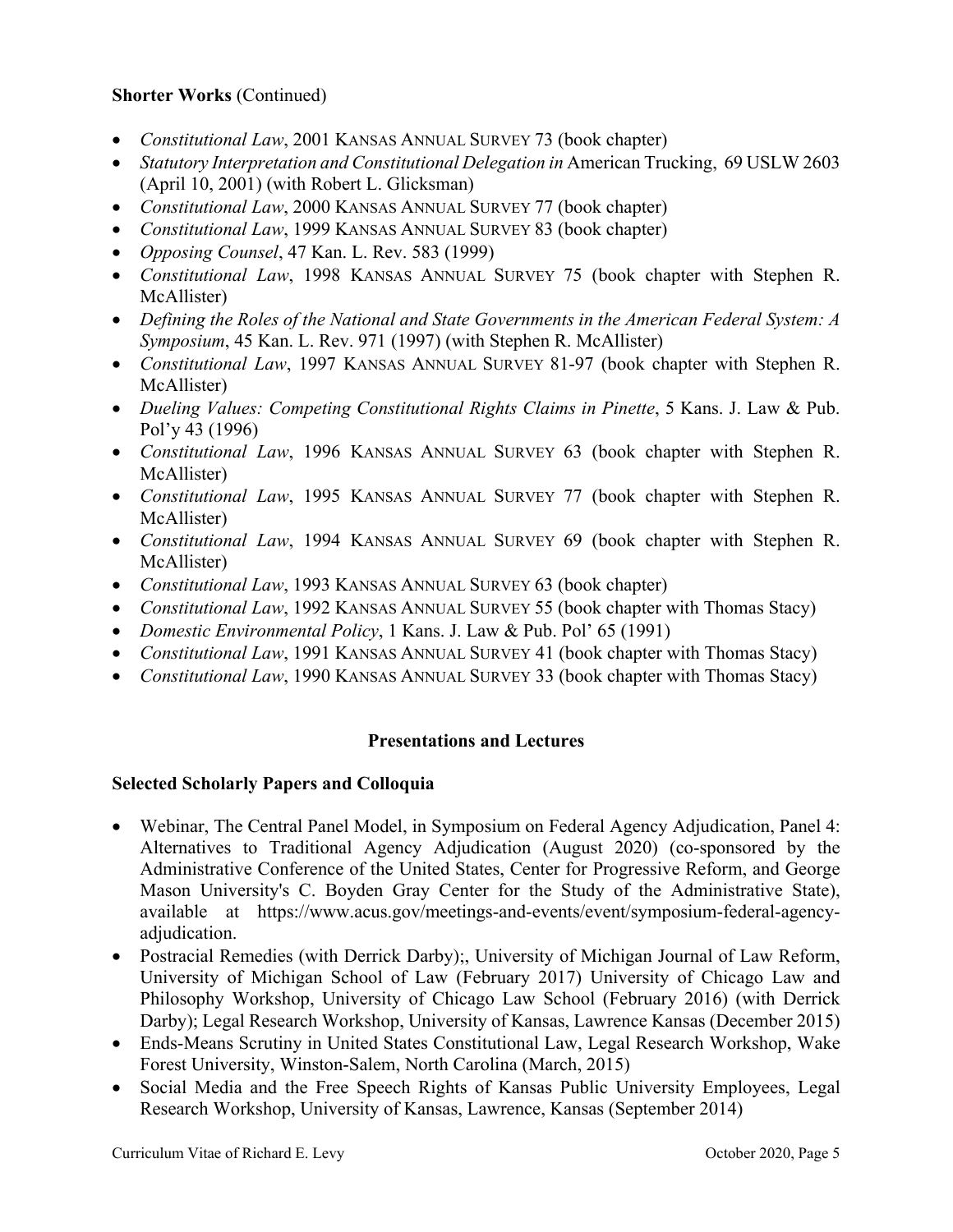## **Scholarly Papers and Colloquia** (continued)

- Academic Freedom, Social Media, and First Amendment Rights, presented at Joint Council of Distinguished Professors Conference: Academic Freedom and Responsibility in the Era of Social Media, University of Kansas, Lawrence, Kansas (April 2014)
- Panel Moderator, Governmental Needs and Challenges Faced by the Rural Community, in 2014 Kansas Journal of Law & Public Policy Symposium, Preventing the Ghost Town: What Rural Communities Need to Do to Survive in the Modern Economy (February 2014)
- Federalism and Polarization in the United States, conference paper, the Impact of the Financial Crisis on Centralization and Decentralization in the Advanced Nations, Kanagawa University, Yokohama, Japan (November 2013) (presented in absentia by Professor Toru Yamada), also presented as a Legal Research Workshop, University of Kansas School of Law (October 2013)
- The Affordable Care Act and the Future of United States Federalism, Research Workshop, University of Trento, Trento, Italy (May 2012)
- The Three Faces of Ends-Means Scrutiny, Workshop Before Writing, University of Kansas School of Law (January 2012)
- Agency-Specific Precedents, George Washington University Law School Legal Research Workshop (March 2010) (with Robert Glicksman)
- An Introduction to Federal, State, and Local Power in the United States, presented at the Kanagawa University, Yokohama, Japan, Conference: Federalism and Regionalism in the Advanced Nations (November 2009)
- The Rule of Law and Human Rights in the "War on Terrorism," University of Kansas Human Rights Symposium: "National Security and Individual Liberty: Whose Rights at What Cost?" (January 2009)
- The Tie That Binds: Some Thoughts about the Rule of Law, Law and Economics, Collective Action Theory, Reciprocity, and the Heisenberg Principle, Inaugural Lecture, J.B. Smith Distinguished Professorship (March 2008).
- Preemption and the Purposes of Federal Environmental Law, presented at the Northwestern University Law Review Symposium titled Ordering State-Federal Relations Through Preemption Doctrine (April 2007) (with Robert Glicksman)
- Federalism as a Collective Action Problem: The US Experience and its Implications for Europe, College of Europe, Bruges, Belgium, November 2006, Wake Forest University Law School (October 2006)
- Gunfight at the K-12 Corral: Legislative vs. Judicial Power in the Kansas School Finance Litigation, University of Kansas School of Law, Faculty Colloquium, February 2006
- Necessary and Proper Legislation, University of San Diego School of Law, Faculty Colloquium (April 2005)
- Triangulating the Federal Legislative Power, University of Iowa College of Law, Faculty Colloquium (April 2004)
- Of Two Minds: Charitable and Social Insurance Models in the Veterans Benefit System, Symposium: The Veterans Benefit System: Is It Broke and Can It Be Fixed?, Kansas Journal of Law and Public Policy (November 2003)
- Fulfilling *Marbury's* Promise: Government Benefits and the Rule of Law, University of Colorado School of Law, Faculty Colloquium (February 2003)
- Workshop Before Writing, A Legal Science?, University of Kansas (March 2001)
- The Rule of Law in the Welfare State, University of Cincinnati School of Law Faculty Workshop (February 2000)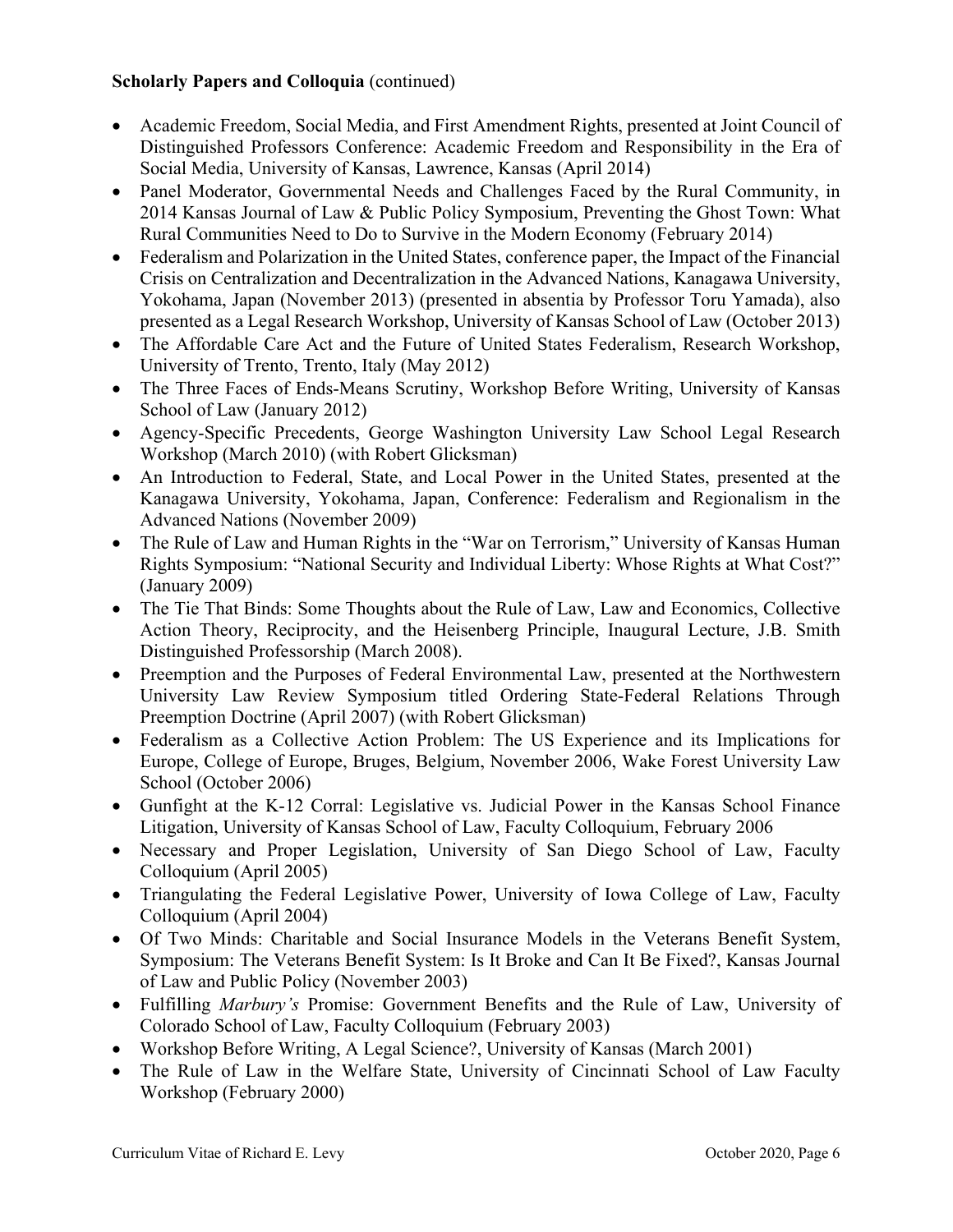## **Scholarly Papers and Colloquia** (continued)

- Das Rechtsstaatsprinzip als Bindungsmechanismus der Europäischen Gemeinschaften, International Symposium, Europäische Integration und Erweiterung: Eine Herausforderung für die Wissenschaften, Vienna, Austria (October 1998)
- Rethinking the Regulatory State, Symposium: Recent Developments in Public Affairs, Istanbul and Ankara, Turkey (May 1996)
- Judicial Incentives and Indeterminacy in Substantive Review of Agency Decisions, Annual Duke Law Journal Administrative Law Symposium (March 1995)
- Panel Moderator, Kansas Journal of Law and Public Policy Symposium on Law and the Mass Media, University of Kansas School of Law (April 1995)
- Judicial Incentives and Legal Doctrine, Faculty Colloquium (with Sidney A. Shapiro), University of Kansas School of Law (November 1994)
- Political Legitimacy and European Unification, University of Vienna School of Law, April 1994; Frankfurt University School of Law (May 1994)
- Panel Moderator, Kansas Journal of Law and Public Policy Health Care Symposium (February 1993)
- Judicial Appointments and the Clinton Administration, Central States Association of Law Schools (April 1993)
- European Unification: A Case Study in Global Interdependence and the Teaching and Practice of Law, Mid-Continent Association of Law Schools Convention (July 1991)
- Article III and Administrative Adjudication, Faculty Colloquium, University of Kansas School of Law (April 1991)
- Panel Moderator, The Distributional Consequences of Domestic Environmental Policy, Kansas Journal of Law and Public Policy Symposium (March 1991)
- Integration of European Legal Systems: Lessons from the U.S. Experience, paper for "Europe: Unity and Diversity," Faculty Seminar, University of Kansas (January 1991)
- Environmental Activism and Restraint, Faculty Colloquium, Emory University School of Law (March 1989)
- Judicial Review of Agency Decisions, Faculty Colloquium, IIT Chicago-Kent School of Law (September 1986)
- Panel Moderator, International Law and the Chernobyl Nuclear Accident, Sixth Annual Conference on International Affairs, University of Kansas (October/November, 1986)

# **Legislative Testimony**

- Testimony before the Senate Judiciary Committee of the Kansas Legislature Concerning SB 19 (electronic notice in administrative proceedings), Topeka, Kansas. (January 22, 2015)
- Testimony before the Special Committee on the Judiciary of the Kansas Legislature Concerning the Foster Parents Bill of Rights, Topeka, Kansas. (November 24, 2014)
- Testimony before the House Judiciary Committee of the Kansas Legislature Concerning HB 2466 (electronic notice in administrative proceedings) (February 2014)
- Testimony before the Committee on Agriculture and Natural Resources, Kansas House of Representatives concerning the Constitutionality of the Kansas Agricultural Corporations Act (January 2014)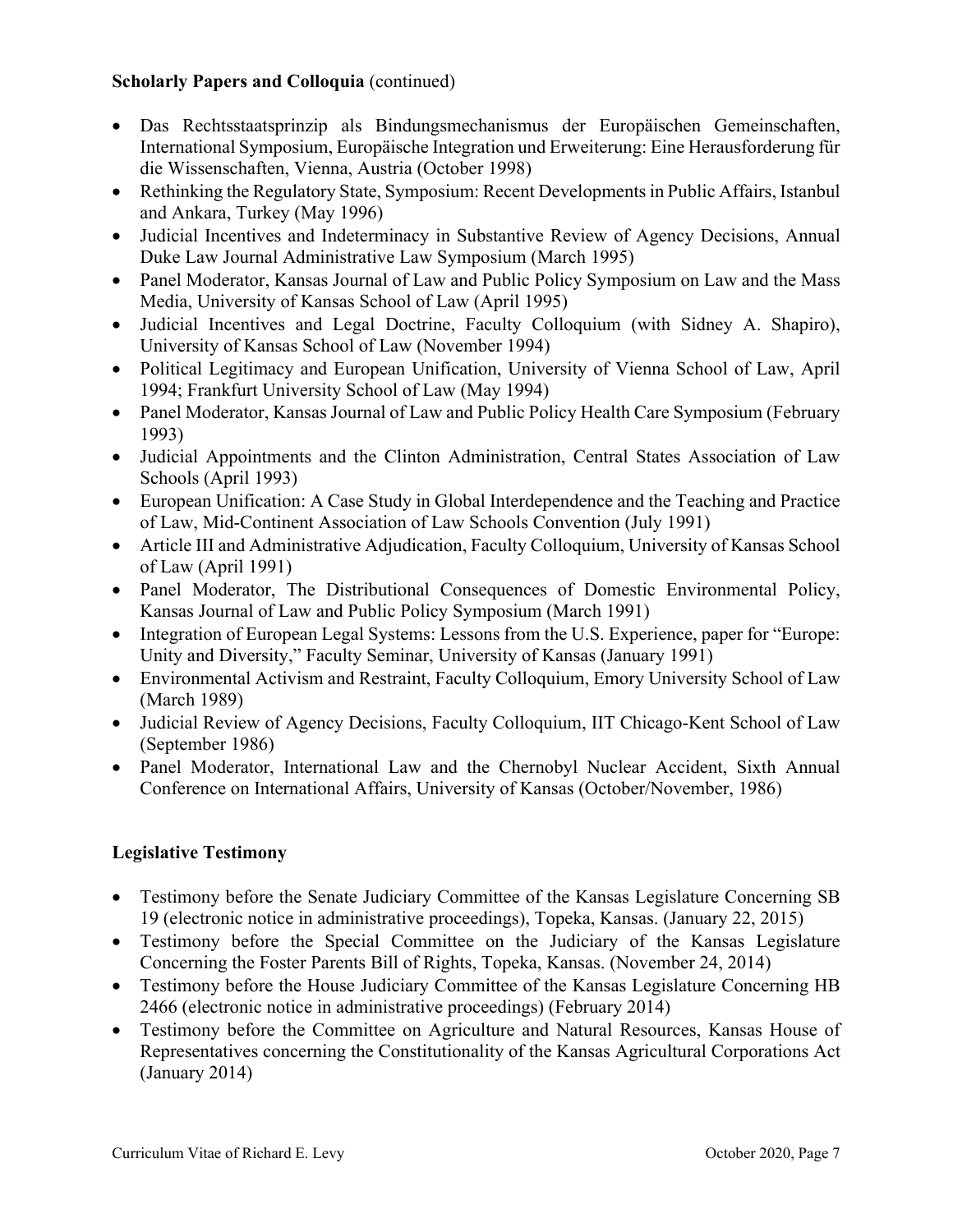## **Legislative Testimony** (continued)

- Testimony before the Judiciary Committee, Kansas Senate, concerning SB 320 (probable cause hearings in juvenile offender cases) (February, 2012)
- Testimony before the Judiciary Committee, Kansas Senate, concerning SB 23 (implementing constitutional right to jury for juvenile offenders) (February, 2011) and before the Committee on Corrections and Juvenile Justice, Kansas House of Representatives (March 2011)
- Testimony before the Kansas Legislature's Joint Committee on Rules and Regulations concerning HB 2530 (proposed revisions to the Kansas Rules and Regulations Filing Act) (February 2010)
- Testimony before the Committee on Corrections and Juvenile Justice, Kansas House of Representatives, concerning "Constitutional Issues Surrounding Jury Trials in Juvenile Offender Cases" (February 2009)
- Testimony Before the Special Committee on the Judiciary, concerning "Hearing Officer Independence and Administrative Adjudication" (August, 2007)
- Testimony before the Senate Committee on Elections and Local Government concerning "Free Speech Rights of Government Employees" (March, 2007)
- Testimony before the Senate Judiciary Committee of the Kansas Legislature concerning HB 2352 (comprehensive revision of the Child in Need of Care Code) (Spring 2006)
- Testimony before the House Committee on Federal and State Affairs, Summer 2005, and the Joint Interim Committee on the Judiciary, September 2005, of the Kansas Legislature, concerning "Constitutional Amendments in Response to the Kansas Supreme Court's School Finance Decision"
- Testimony before the House Judiciary Committee of the Kansas Legislature, concerning HB 2352 (comprehensive revision of the Child in Need of Care Code) (Spring 2005)
- Testimony before the House Committee on Corrections and Juvenile Justice and the Senate Committee on the Judiciary of the Kansas Legislature, concerning HB 2742 (confidentiality of child in need of care records) (Spring 2004)
- Testimony before the Special Committee on Local Government of the Kansas Legislature, concerning "The Constitutional Parameters of Campaign Finance Reform" (October 1998)
- Testimony before the House Agriculture Committee, concerning "The Kansas Board of Agriculture and the One Person, One Vote Principle) (October 1993) (annotated version published in the Kansas Law Review)
- Testimony before the Kansas House of Representatives Judiciary Committee, concerning a proposed resolution calling on the United States Congress to amend the Constitution so as to permit legislation prohibiting flag burning (April 1991)

# **Continuing Legal Education Programs**

- Recent Developments in the Law, The New Supreme Court, University of Kansas School of Law, Lawrence, Kansas (May 2019)
- Recent Developments in the Law: Presidential Power in the Obama and Trump Administrations, University of Kansas School of Law, Lawrence, Kansas (May 2018)
- Constitutional Issues Surrounding ABA Model Rule 8.4(g), Johnson County Bar Association (March 2, 2018)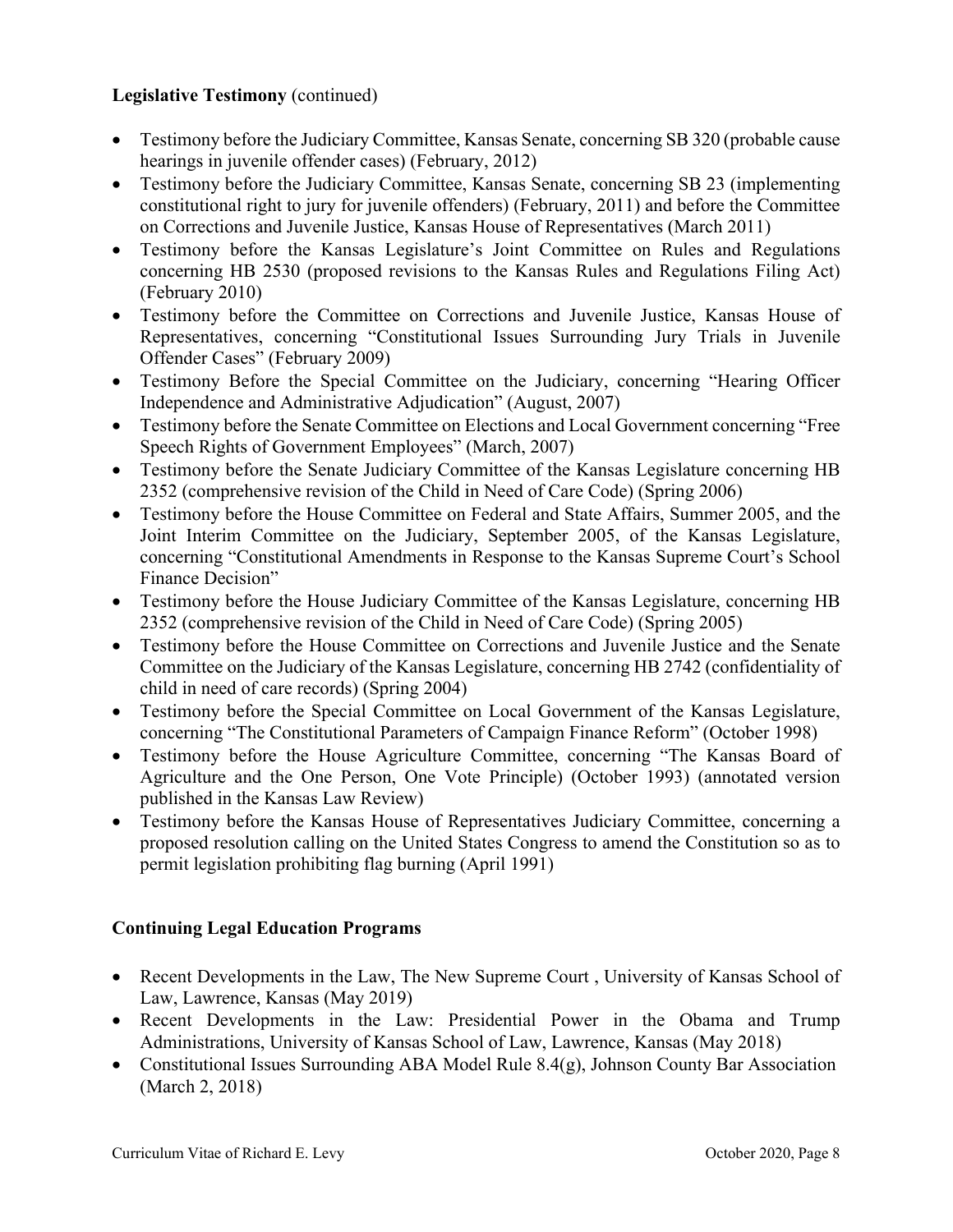# **Continuing Legal Education Programs** (continued)

- Kansas Constitutional Law, Kansas Bar Association Annual Survey, Topeka, Kansas (June 2017) Video Recording
- Recent Developments in the Law: Update on Judicial Independence in Kansas, University of Kansas School of Law, Lawrence, Kansas (May 2017)
- The Fourteenth Amendment: Transforming American Democracy, Leavenworth Bar Association, Leavenworth, Kansas (May 2017)
- United States Supreme Court Update, Kansas Women Attorneys Association, Lindsborg, Kansas (July 2016)
- Kansas Constitutional Law, Kansas Bar Association Annual Survey, Topeka, Kansas (June 2016) Video Recording
- Recent Developments in the Law: Presidential Power and the Dysfunctional Congress, University of Kansas School of Law, Lawrence, Kansas (May 2015)
- Recent Developments in the Law Social Media and the Free Speech Rights of Public Employees, University of Kansas School of Law (May 2014)
- Recent Developments in the Law: School Finance Litigation, University of Kansas School of Law (May 2013)
- Recent Developments in the Law: The Constitutionality of the Affordable Care Act and the Future of Federal Power, University of Kansas School of Law (May 2012)
- Scoping Out Scope of Review, Kansas Bar Association Annual Meeting (June 2011)
- Recent Developments in the Law: The Right to Bear Arms, University of Kansas School of Law (May 2011)
- *Citizens United* and the Future of Campaign Finance Regulation, Judge Hugh Means Inns of Court, Lawrence, Kansas (March 2011)
- Recent Developments in the Law: Campaign Finance Regulation, University of Kansas School of Law (May 2010)
- Avoiding Collisions at the Intersection of State and Federal Authority, Kansas Bar Association (February 2010)
- Recent Developments in the Law: The Impact of Chief Justice Roberts and Justice Alito on the United States Supreme Court, University of Kansas School of Law (May 2009)
- Recent Developments in the Law: Juvenile Offenders and the Right to a Jury Trial, University of Kansas School of Law (May 2009)
- Administrative Law Reforms Proposed by the Kansas Judicial Council: KAPA, Kansas Bar Association (January 2009)
- The Straight Skinny on Judicial Review & Proposed Changes to KAPA & KJRA, Kansas Bar Association (January 2008)
- Recent Developments in the Law: Child in Need of Care Reform, University of Kansas School of Law (May 2007)
- Recent Developments in the Law: School Finance Litigation, University of Kansas School of Law (June 2006)
- Recent Developments in the Law: Constitutional Law, University of Kansas School of Law (June 2005)
- Recent Developments in the Law: Legislative Update, University of Kansas School of Law (June 2005)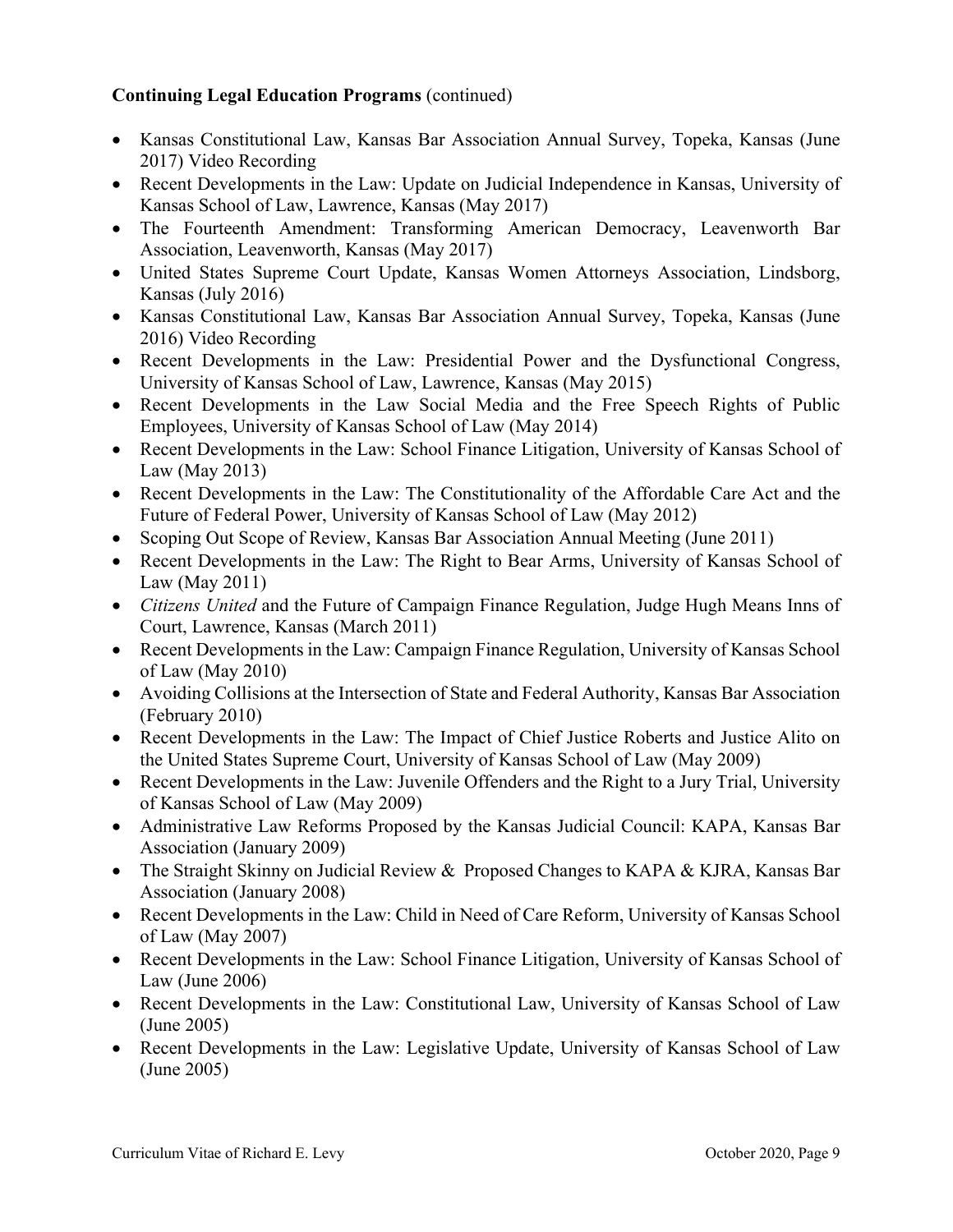# **Continuing Legal Education Programs** (continued)

- Recent Developments in the Law: Constitutional Law, University of Kansas School of Law (June 2004)
- Recent Developments in the Law: Legislative Update, University of Kansas School of Law (June 2004)
- Recent Developments in the Law: Constitutional Law, University of Kansas School of Law (June 2003)
- Judicial Review of Veterans Claims, United States Court of Appeals for Veterans Claims Bar Association, Washington, DC (April 2003)
- Using Legislative History in Statutory Construction Arguments, Kansas Department of Administration, Legal Section (April 2002)
- Campaign Finance Regulation & the 1<sup>st</sup> Amendment, Wichita Bar Association (June 2001)
- Recent Developments in the Law: Federalism, University of Kansas School of Law (June 2000)
- Recent Developments in the Law: The New (Old) Federalism, University of Kansas School of Law (May 1995)
- Constitutional Law, Kansas Bar Association Annual Survey Program (October 1994)
- Federal-State Relations in Administrative Law: The Implications of *New York v. United States*, Kansas Bar Association Administrative Law Section (March 1993)
- Recent Developments in Federal Constitutional Law, University of Kansas School of Law (June 1993)
- Constitutional Law, Kansas Bar Association Annual Survey Program (October 1993)
- Recent Developments in Constitutional Law: Economic Rights, University of Kansas School of Law (June 1992)
- Constitutional Law, Kansas Bar Association Annual Survey Program (October 1991)
- Recent Developments in Federal and State Constitutional Law, University of Kansas School of Law (June 1991)
- The *Cruzan* Case and the Right of Privacy, Kansas Bar Association Convention (June 1990)
- Recent Developments in Kansas Constitutional Law, University of Kansas School of Law (June 1990)
- Recent Developments in the Constitutional Protection of Individual Rights, University of Kansas School of Law (June 1989)

# **Selected Additional Presentations**

# **Veterans Benefits**

- Panel Moderator, Current Issues in Veterans Benefit Law, Court of Appeals for Veterans Claims Breakout Session, Federal Circuit Judicial Conference, Washington D.C. (May 2006) (transcript in the Federal Reporter)
- Panelist, Should § 5904 be Amended? Eighth Annual Court of Appeals for Veterans Claims Judicial Conference (April 2004) (transcript published at 19 Vet. App. 22-43)
- Panelist, Court of Appeals for Veterans Claims Bar Association, The U.S. Court of Appeals for Veterans Claims Use of Single Judge Opinions (April 2004)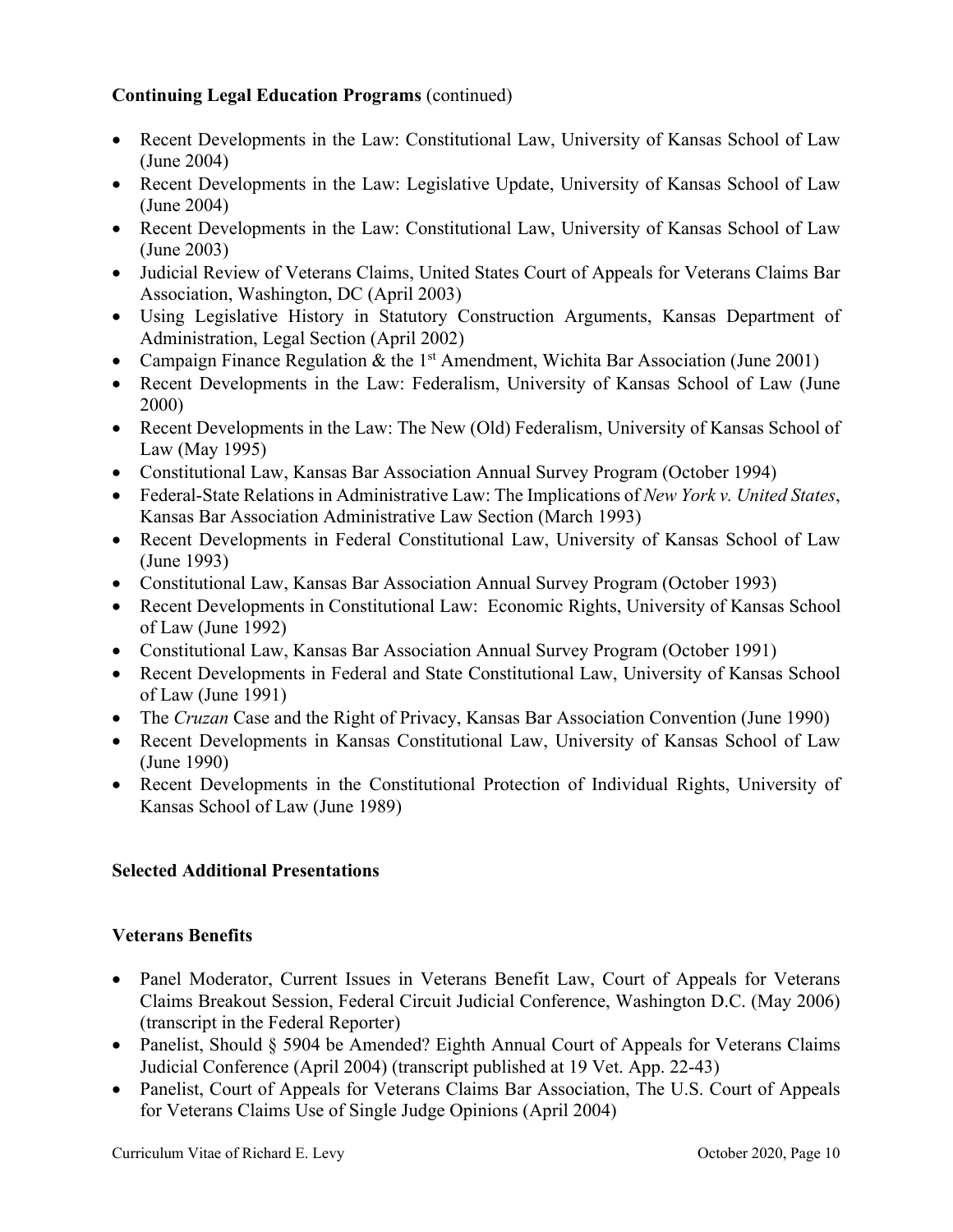## **Selected Additional Presentations** (continued)

### **State Governmental Conferences**

- Thirty Year History of School Finance and an Update on the Gannon School Finance Case, Kansas Association of School Boards, Winter Law Conference, Wichta, Kansas. (December 2015)
- Panelist, Update on the Revised Juvenile Offender and CINC Codes, Kansas Judicial Conference (October 2006)
- Panelist, The Revised Juvenile Justice Code, 2006 Governor's Conference on Juvenile Justice (July 2006)
- The Negative and Positive Aspects of Our Constitutional Rights, presented to "We the People . . .", A Statewide Law Related Education Conference, Kansas Bar Association, Kansas Council for Civic and Law Education, and Kansas State Department of Education (October 1989)
- Administrative Law Speaker, Annual City Clerks Certification Institute, University of Kansas, Institute for Public Policy and Business Research (1986-1990)

### **Robert J. Dole Institute of Politics**

- Constitutionalism Across the Pond: A Constitution Day Dialogue (with Judge Brian Barker, United Kingdom) (September 2009)
- Panelist, The Electoral College, Dole Institute of Politics Constitution Day Program (September 2008)
- Panelist, How Should the Constitution Be Interpreted? (September 2005); New Generations Forum (March 2006)
- Panel Discussion, Security, Liberty, and the Patriot Act in the Post-War Era, in One Year after "Victory" in Iraq: International and Domestic Perspectives (May 2004)

### **University Events**

- Presidential Power and the Constitution, Endacott Society, Lawrence, Kansas. (August 2018)
- Protected Speech on Campus, KU Center for Service Learning, September 28, 2017
- Academic Freedom, Social Media, and First Amendment Rights, Joint Council of Distinguished Professors, Academic Freedom and Responsibility in the Era of Social Media, University of Kansas, Lawrence Kansas (April 27, 2014)
- Moderator: Governmental Needs and Challenges Faced by the Rural Community, 2014 Kansas Journal of Law & Public Policy Symposium, Preventing the Ghost Town: What Rural Communities Need to Do to Survive in the Modern Economy (February 2014)
- Commenter on Roger Pilon, Judicial Appointments (How Constitutional Corruption Has Led to Ideological Litmus Test), Federalist Society (October 2012)
- Panel Discussion, European Citizenship in Europe at the Crossroads: What European Union Enlargement Means for You, University of Kansas (April 2004)
- Panel Discussion, The Future of Mandatory Student Activity Fees, Kansas Student Affairs Conference (October 1999)
- Hate Speech on Trial, Hall Center for the Humanities, University of Kansas (October 1999)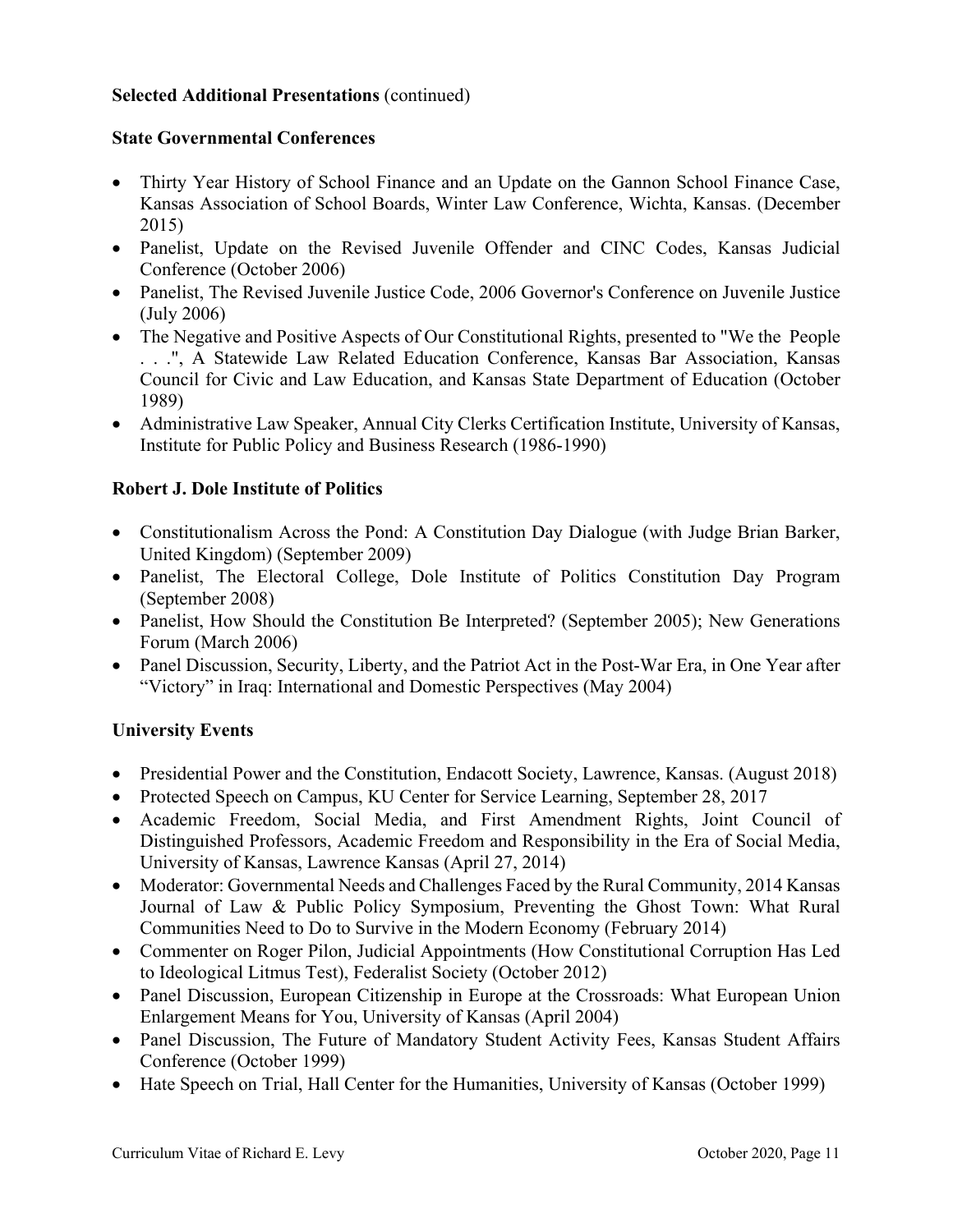## **Selected Additional Presentations** (continued)

- Reflections of a Germanist from the Wilderness of the Law, Keynote Address, German Department Honors Banquet (May 1993)
- Federalism and Human Rights, Panel Discussion on Pluralism Co-Sponsored by Hall Center and Center for International Programs, University of Kansas (March 1993)

# **Public Information**

- Speaking Freely About Free Speech, Haskell University (Feb. 7, 2018)
- The 14th Amendment: Transforming American Democracy, Leavenworth Bar Association Law Day, May 1, 2017
- Magna Carta: Symbol of Freedom under Law, Leavenworth Bar Association, Leavenworth, Kansas (May 1, 2015)
- Constitutional Controversies In the 2012 Elections: Health Care Reform and Federal/State Relations, Lawrence Jewish Community Congregation (August 2012)
- The Brave New World of Campaign Finance, All Soul's Unitarian Universalist Church Forum, Kansas City (April 2010)
- Presidential War Powers, Unitarian Fellowship Kansas City (Fall 2002)
- Social Security Disability Determinations, presented to Lawrence Head Injury Support Group (January 1993)
- Europe 1992: Much Ado About Nothing? Lawrence Ecumenical Christian Ministries, University Forum Series (October 1991)
- Panel Member, Choosing Sides, a call-in public affairs talk show co-produced by KANU and KCUR public radio stations and broadcast throughout the country (September 1991)
- Individual Rights and the Supreme Court, Midwest Association of Law Librarians Annual Convention (November 1990)

### **Service**

# **Selected Professional Service Activities**

- National Conference of the Administrative Law Judiciary, ABA Judicial Division—Select Committee on Judicial Education (2020 to Present)
- Juvenile Justice Reform Advisory Committee, Kansas Judicial Council, 2000 to present
- Administrative Procedure Advisory Committee, Kansas Judicial Council, 2005 to present
- Lawrence Memorial Hospital Institutional Review Board, 2006 to present
- Consultant, Kansas Commission on Judicial Performance, 2006
- Co-Author, Script and Materials for Brown v. Board of Education: The Case of the Century (educational video), Kansas Bar Association, 2003-2004
- Kansas Bar Association Special Committee on SLAPP Legislation, 1997
- Editor, Kansas Bar Association Administrative Law Section Newsletter, 1993
- Peer Reviewer, Land Use & Environmental Law Review, 1990
- Editorial Board, American Journal of Comparative Law, 1988 to present
- Consultant, Federal Courts Study Committee, 1988-1989